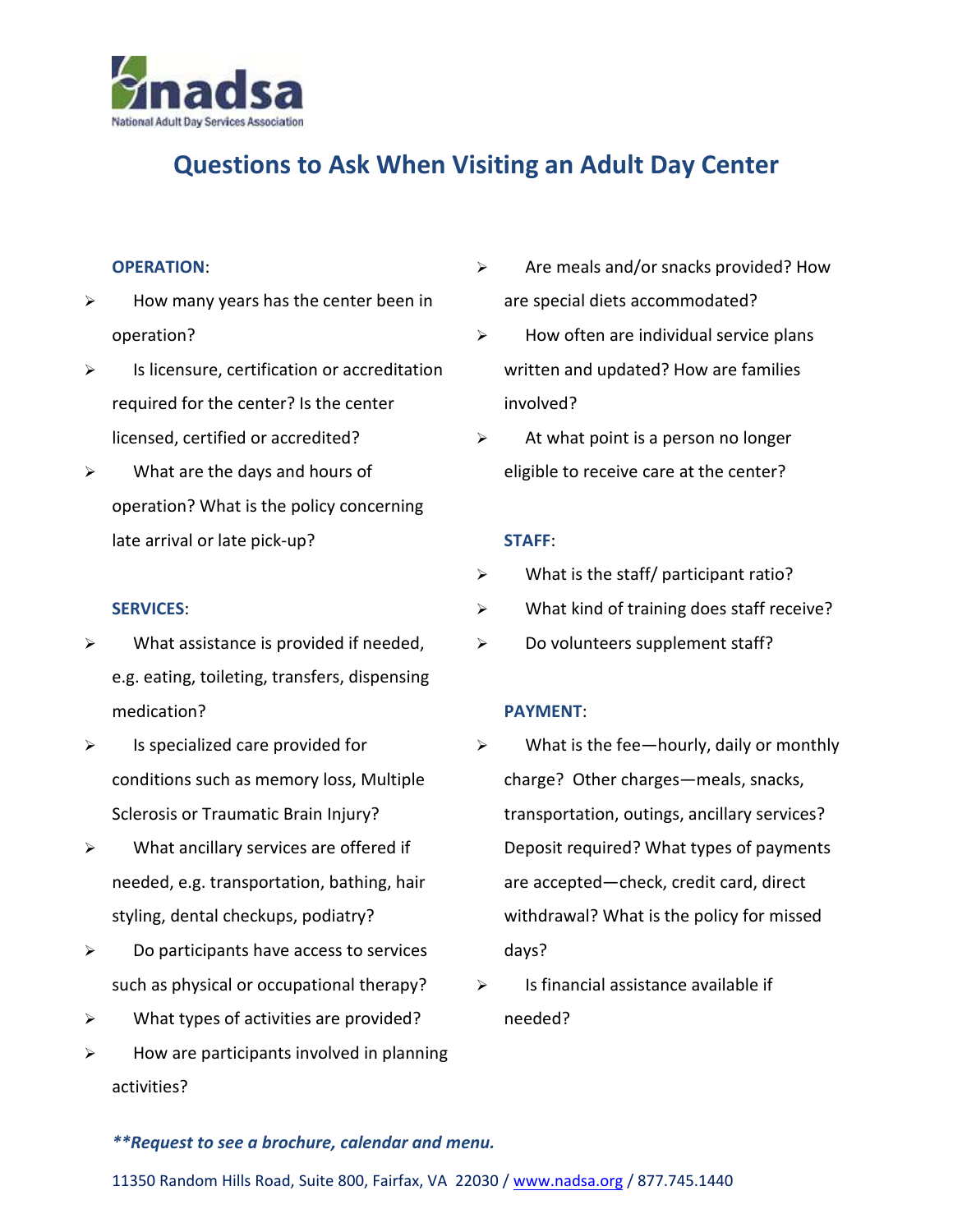

### **Site Visit Checklist:**

- $\checkmark$  Did you feel welcome?
- $\checkmark$  Were the center services and activities properly explained?
- $\checkmark$  Did you witness appropriate and meaningful activities in process?
- $\checkmark$  Was the facility easily accessible? clean, odorless and pleasant to visit?
- $\checkmark$  Were you provided information regarding staffing, programming, and costs?
- $\checkmark$  Is the facility clean, pleasant and free of odor?
- $\checkmark$  Is the building and site wheelchair accessible?
- $\checkmark$  Is the furniture sturdy and comfortable?
- $\checkmark$  Is there a quiet place for relaxing at the center?
- $\checkmark$  Did the staff and participants interact with each other, seem cheerful and comfortable?